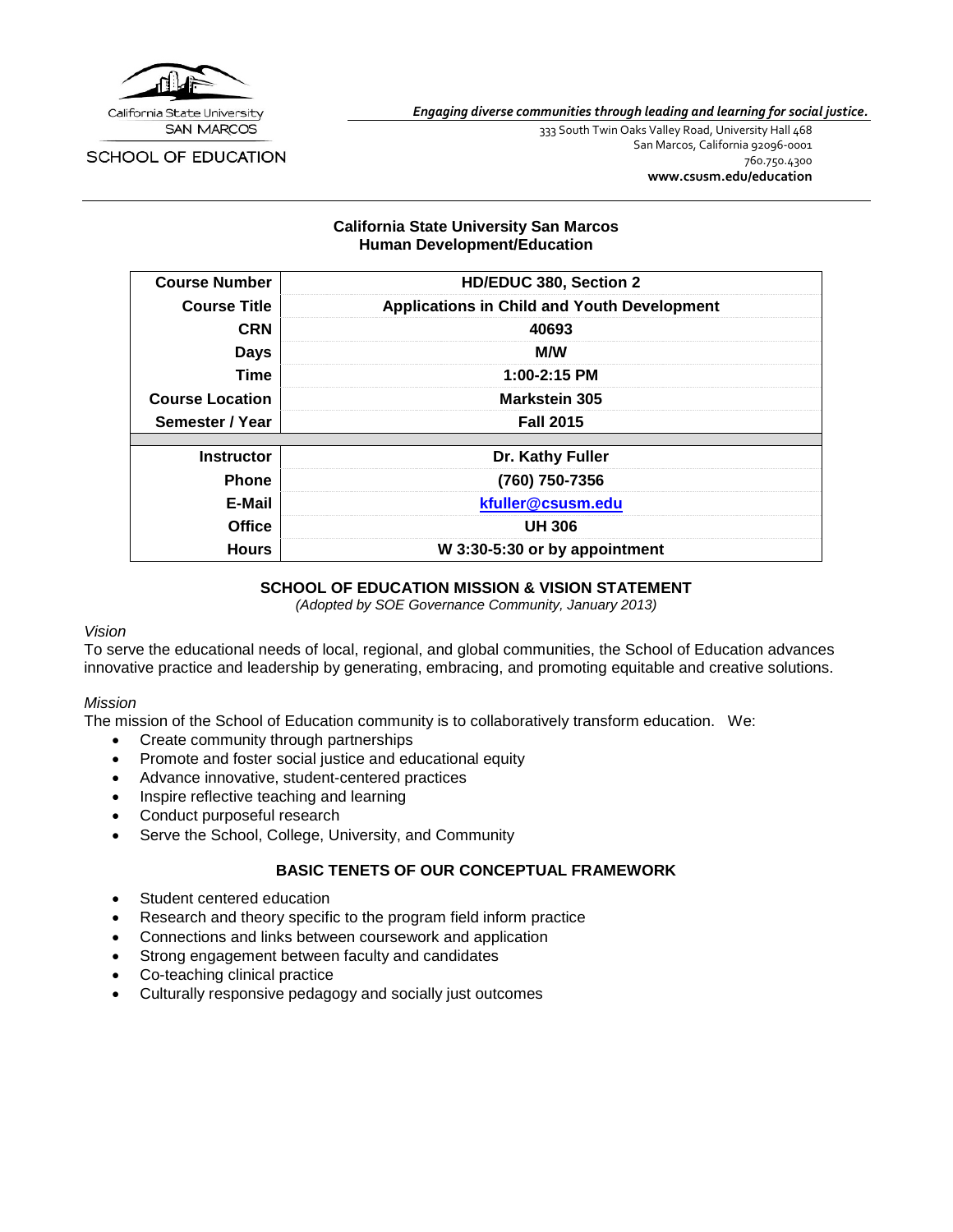## **COURSE DESCRIPTION**

Considers the social, cultural, cognitive, emotional, linguistic, and behavioral development of children and adolescents from multidisciplinary, multicultural, and applied perspectives. Students will learn major theories of development in order to apply that knowledge to their work in evidence-based services and programs for children and youth. Course includes a field experience component through which students will consider how their in-class learning is enacted in the lived experiences of children and youth. Special attention is given to identifying multicultural and sociocultural influences on development.

# **STUDENT LEARNING OUTCOMES (SLOS)**

Of the eight Human Development Student Learning Outcomes (please see [http://www.csusm.edu/assessment/portfolios/hd/slo.html\)](http://www.csusm.edu/assessment/portfolios/hd/slo.html), the following four SLOs are addressed within this course:

- Understand diversity of development across time, space, and standpoint, with sensitivity to roles of gender, race, class, and nationality in shaping developmental processes and outcomes.
- Demonstrate within one of the four concentration areas (Counseling Services, Health Services, Children's Services, Adult & Gerontology Services) an understanding of the interplay of cultural, biological, psychological, and social forces.
- Appreciate the relevance of basic theory and research in applied settings.
- Gain essential knowledge in human development through service learning and problem-based learning approaches.

## **Course Learning Objectives**

By the end of the course, students will be able to:

- 1. Describe the main principles of cognitive development, information processing, and sociocultural theory in order to identify how each is manifested in the lives of children and youth.
- 2. Use the field experience to demonstrate how academic theory contributes to understanding observed differences in socially, culturally, and linguistically diverse children and youth.
- 3. Understand and then evaluate the ways in which academic theory is applied within the realms of health, human services, and education.
- 4. Apply knowledge gained from the field experience when considering influences such as environment, culture, family/sibling/friend relationships on the development of thought and reasoning.
- 5. Create an understanding of what various theoretical constructs actually mean in the "real life" of children and youth.
- 6. Summarize findings of empirical research in major areas of cognitive development, including perception, language, memory, conceptual understanding, problems solving, social cognition, and acquisition of academic skills and apply those summaries to understanding the lived experiences of children and youth.
- 7. Understand cognitive and developmental processes and determine how that knowledge can be best applied to work with children and youth in education and other human services fields.

## **Credit Hour Policy Statement**

Students are expected to spend a minimum of two hours outside of the classroom each week for each unit of credit engaged in learning. (Each unit of credit corresponds to an 'hour' of class-time and two hours of student learning outside of class.)

## **REQUIRED TEXTS/READINGS**

## **Textbook**

No textbook required.

## **Other Readings**

Weekly readings are available on Cougar Courses.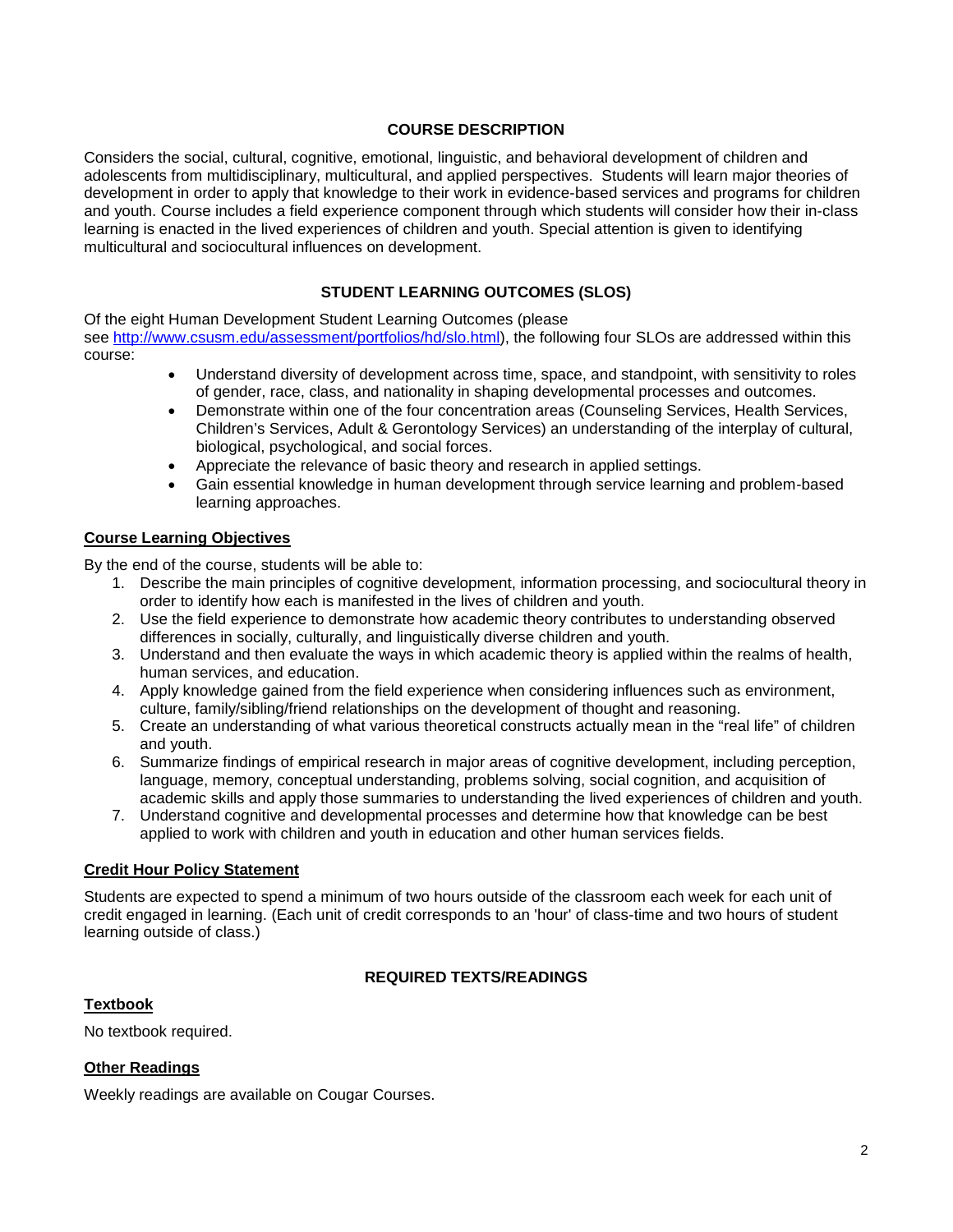## **Other equipment / material requirements**

Not required.

## **Other Student Needs**

Students with disabilities who require academic accommodations must be approved for services by providing appropriate and recent documentation to the Office of Disabled Students Services. This office is located in Craven 5205 and can be contacted by phone 750.4905 or TDD 750.4909. Students authorized by DDS to receive accommodations or who have disability related questions should email me as soon as possible.

## **COURSE REQUIREMENTS**

(Number of exams, assignments, etc.)

| <b>ASSIGNMENT</b>                                 | DUE DATE | POINTS POSSIBLE                                                    |
|---------------------------------------------------|----------|--------------------------------------------------------------------|
| Interview with a Youth                            | 11/2     | 15                                                                 |
| <b>Service Learning Question</b><br>Participation | Varies   | 20 (2 pts for each group<br>participation except for<br>$10/28$ ). |
| Service Learning Write Up                         | 11/23    | 25                                                                 |
| Service Learning Presentation                     | 12/9     | 10                                                                 |
| Final                                             |          | 30                                                                 |
| <b>TOTAL</b>                                      |          | 100                                                                |

## **GENERAL CONSIDERATIONS**

## **Attendance Policy**

Due to the dynamic and interactive nature of courses in the College of Education, Health and Human Services all students are expected to attend all classes and to participate actively. At a minimum, students must attend more than 80% of class time, or s/he may not receive a passing grade for the course at the discretion of the instructor. Individual instructors may adopt more stringent attendance requirements. (Adopted by the COE Governance Community, December, 1997). Should a student have extenuating circumstances, s/he should contact the instructor as soon as possible. For this class: Students missing three class sessions will see their grades reduced by one full grade. Students missing four or more class sessions will see their grades reduced by two full grades. Leaving early or arriving late by more than 15 minutes constitutes one absence. Illness and emergencies are considered on a case-by-case basis. However, notification of an absence does not constitute an excuse.

## **Policy on Late Work and/or Missed Exams**

Late work will only be accepted if discussed ahead of time. The exam will only be given once, during final exam week.

## **Writing Requirement**

Writing requirements for this class will be met as described in the assignments. Every course at the university, including this one, must have a writing requirement of at least 2500 words.

## **Academic Honesty**

Students will be expected to adhere to standards of academic honesty and integrity, as outlined in the Student Academic Honesty Policy. All assignments must be original work, clear and error-free. All ideas/material that are borrowed from other sources must have appropriate references to the original sources. Any quoted material should give credit to the source and be punctuated accordingly.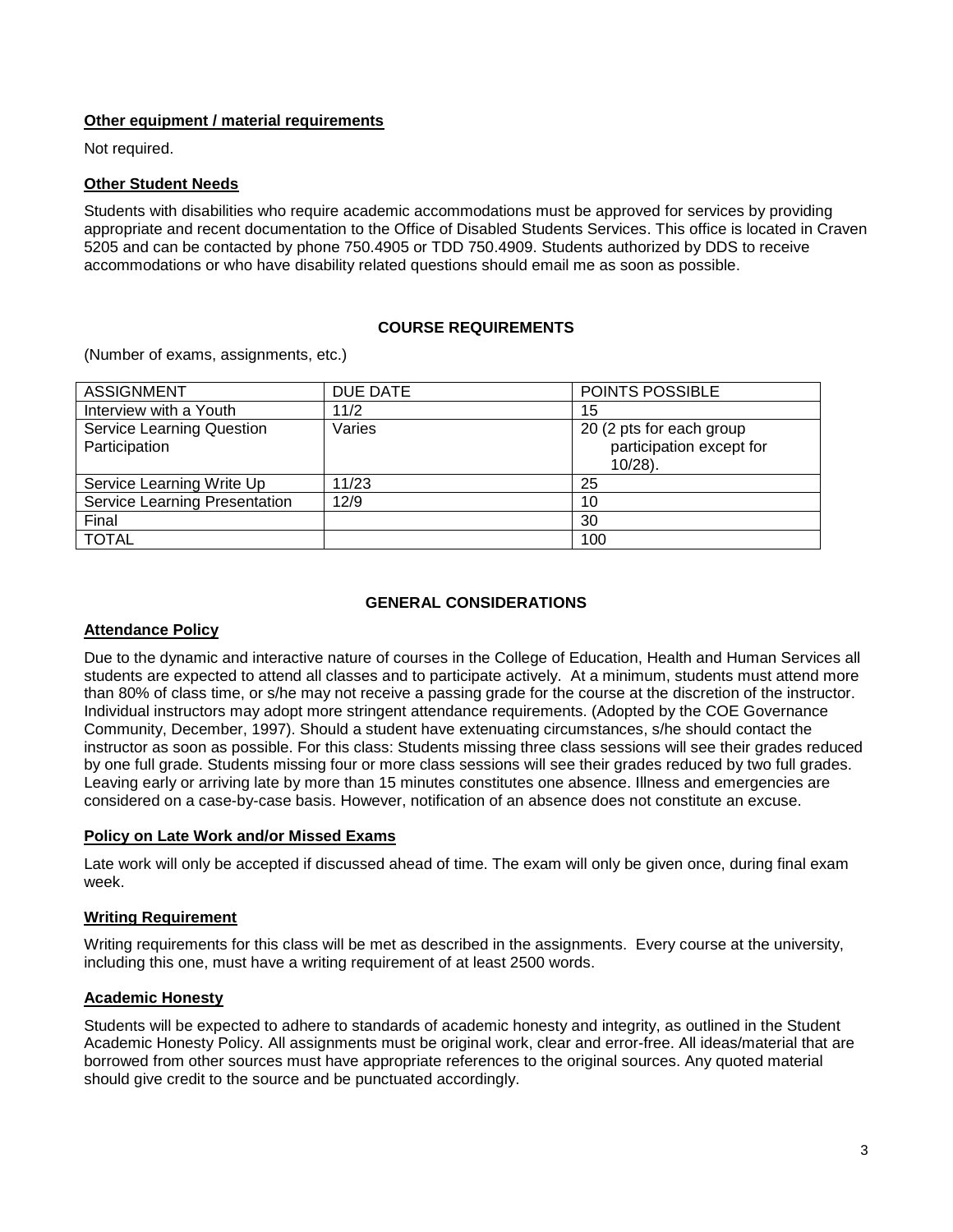Academic Honesty and Integrity: Students are responsible for honest completion and representation of their work. Your course catalog details the ethical standards and penalties for infractions. There will be zero tolerance for infractions. If you believe there has been an infraction by someone in the class, please bring it to the instructor's attention. The instructor reserves the right to discipline any student for academic dishonesty, in accordance with the general rules and regulations of the university. Disciplinary action may include the lowering of grades and/or the assignment of a failing grade for an exam, assignment, or the class as a whole.

Incidents of Academic Dishonesty will be reported to the Dean of Students. Sanctions at the University level may include suspension or expulsion from the University.

Refer to the full Academic Honesty Policy at: [http://www.csusm.edu/policies/active/documents/Academic\\_Honesty\\_Policy.html](http://www.csusm.edu/policies/active/documents/Academic_Honesty_Policy.html)

## **Plagiarism**

As an educator, it is expected that each candidate (course participant) will do his/her own work, and contribute equally to group projects and processes. Plagiarism or cheating is unacceptable under any circumstances. If you are in doubt about whether your work is paraphrased or plagiarized see the Plagiarism Prevention for Students website [http://library.csusm.edu/plagiarism/index.html.](http://library.csusm.edu/plagiarism/index.html) If there are questions about academic honesty, please consult the University catalog.

## **Students with Disabilities Requiring Reasonable Accommodations**

Students with disabilities who require reasonable accommodations must be approved for services by providing appropriate and recent documentation to the Office of Disabled Student Services (DSS). This office is located in Craven Hall 4300, and can be contacted by phone at (760) 750-4905, or TTY (760) 750-4909. Students authorized by DSS to receive reasonable accommodations should meet with their instructor during office hours or, in order to ensure confidentiality, in a more private setting.

#### **Accessibility**

California State University San Marcos prides itself on providing a nurturing academic setting for students of all kinds. With this wide audience range in mind, CSUSM also pays careful attention to making sure that its campus facilities, along with online content, is accessible to those with special needs. Visit the student accessibility page or email [ada@csusm.edu.](mailto:ada@csusm.edu)

## **Technology**

Students at Cal State San Marcos will be required by faculty to use a variety of technologies to deliver instruction and complete assignments. Such technologies include, but are not limited to: web-based technology, word processing software, and learning management systems.

#### **Cougar Courses**

Visit the student "How To" resource pages or email [sth@csusm.edu.](mailto:sth@csusm.edu)

Run this compatibility test to determine whether or not you have the proper software installed and the proper options checked in order to access Cougar Courses without a problem.

#### **General Technology**

Visit the technology resource pages or email [sth@csusm.edu.](mailto:sth@csusm.edu) Test your internet speed:<http://www.speedtest.net/>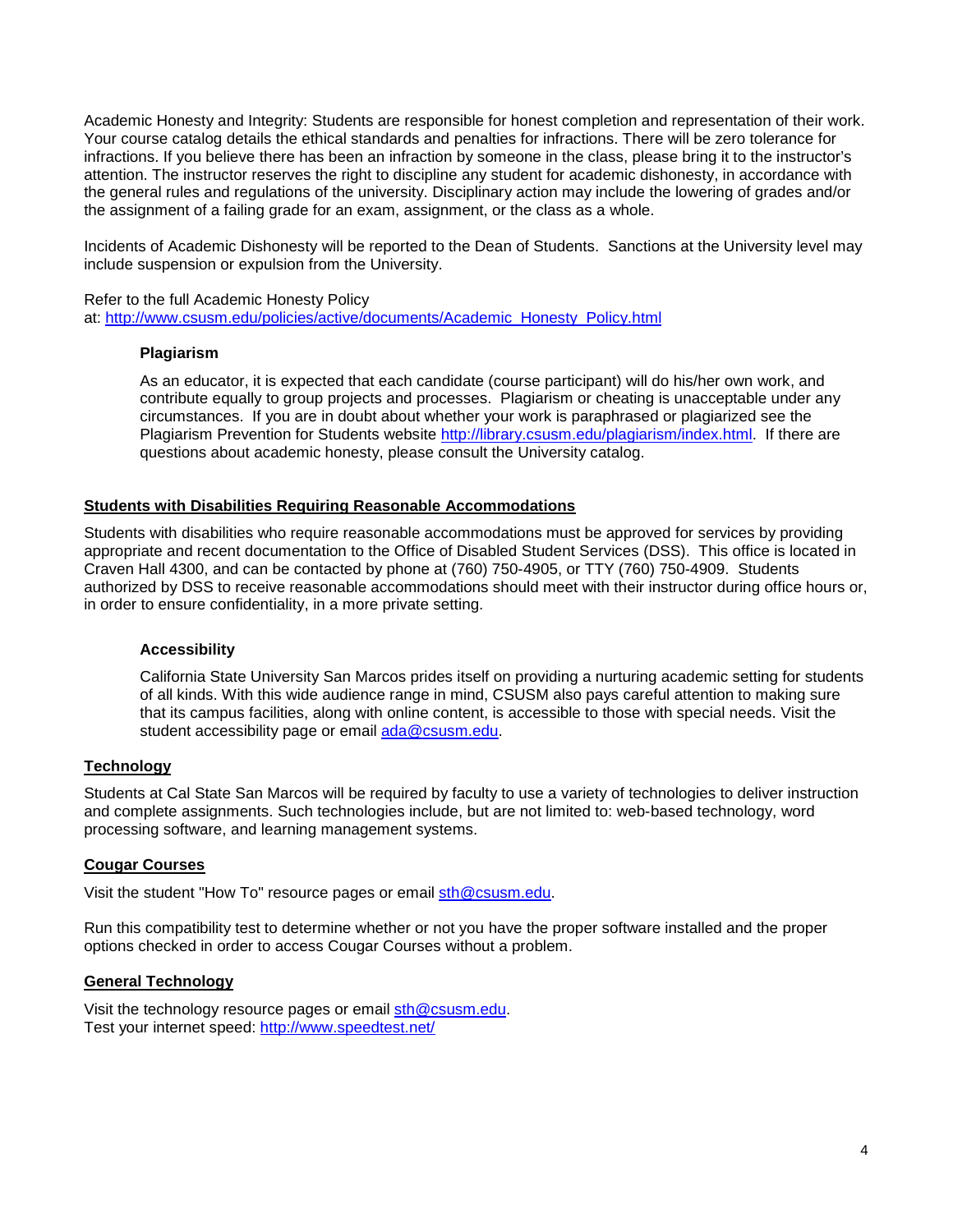## **Viewing Videos**

View the troubleshooting guide on the CSUSM website.

This is a general Mediasite test from the Mediasite Vendor to make sure your computer has the ability to play the videos.

## **Other Student & Academic Services**

The goal of Student Academic Support Services is to provide you with high quality services that will assist you in meeting your academic goals. Their staff is available to assist you in providing information, answering your questions, and referring you to resources designed to support you in your educational pursuits. Student Academic Support Services is located in CRA 3600 and can be reached at (760) 750-4935. Visit the complete listing of CSUSM's Student Resources and Services.

# **ASSIGNMENTS**

## **1. Interview With a Youth (Due 11/12…15 points)**

You will identify a child or adolescent with whom to work this semester. You will conduct an interview centered on the major theories discussed in this course. Because the focus of this course is on understanding how theories of development apply to the lived experiences of children and adolescents, these interviews will encourage you to make those connections. This assignment encourages you to create an understanding of what various theoretical constructs actually mean in the "real life" of children and adolescents. Below please find a list of sample interview questions you may choose to utilize:

- 1) What types of things do you like to do in your free time? How do you decide what to do when you have a choice?
- 2) How do you feel about school? What is your favorite part? What is your least favorite part?
- 3) Tell me about your family and friends.
- 4) Do you have a best friend?
- 5) What is the best part about having a good friend?
- 6) What is something difficult about having a best friend?
- 7) What is your favorite thing to do with your family?
- 8) How do you solve disagreements with your friends?
- 9) How do you respond when your parents won't allow you to do something you want to do or have something you want?
- 10) Have you thought about what you want to be when you grow up? If you know what you want to be, what do you need to do while you are young in order to get ready to achieve that goal?

## **2. Service Learning Question Participation (Due various dates….20 points)**

In order to consider the Service Learning questions posed throughout the semester from multiple perspectives, groups will be formed for small group discussion purposes. Your group feedback will be uploaded to the associated forum. Please be sure all members' names are on the submission for credit. (2 pts for each service learning question participation except for 10/28).

## **3. Service Learning Experience Write-Up (Due 11/23….25 points)**

Because this course focuses on understanding how theories of child and adolescent development are applied in daily practice, you will spend 1-2 hours per week volunteering in a field-based program of your choice. You may volunteer in a public or private school classroom, a hospital, or a social work setting. You will document your interactions with the children or adolescents you encounter and write an analysis that makes connections between and among the theories we discuss in class and your experiences in the field. We will discuss procedures for identifying a field site, expectations for gaining permission to volunteer, and requirements for the write-up in class. During one of your interview sessions, take time to "play" with your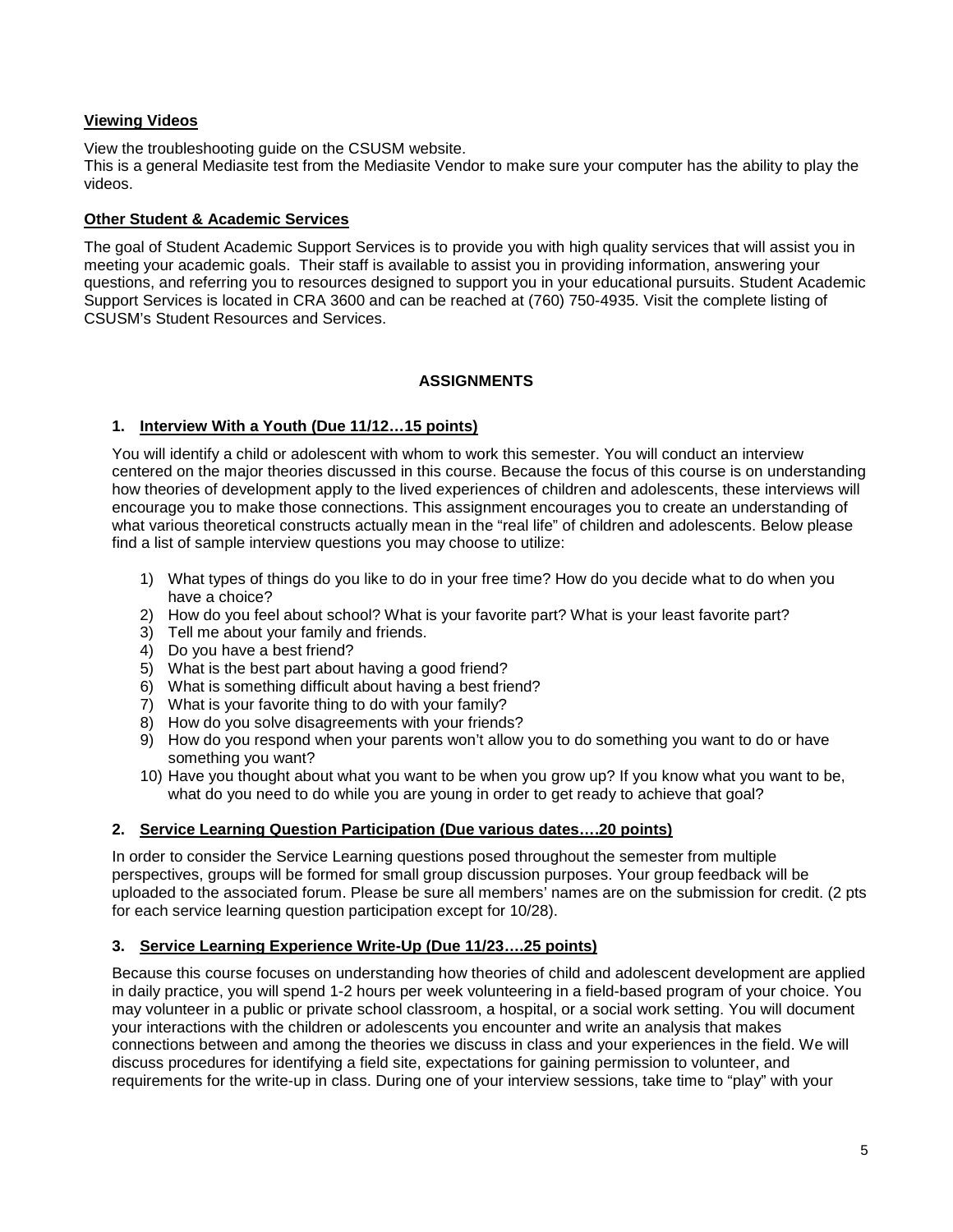child or adolescent. Play a board game, outdoor sport etc. Observe their actions, question their choice of moves etc. Below please find questions to guide your thinking during the observations:

- 1) How do the theories of cognitive development inform and/or influence service providers' interactions with their patients/students/clients?
- 2) What outside influences such as environmental factors, cultural expectations, and family/sibling/friend relationships are evident on the patients/students/clients at your service-learning site? In other words, how do outside forces influence the choices you see being made?
- 3) How do these outside influences affect the development of thought and reasoning within the patient/student/client?
- 4) How do these outside influences affect the service providers' responses and their ability to address the needs of the patient/student/client?
- 5) How will your understanding of the cognitive, emotional, and social development of the people (patients, students, clients, and service providers) you observe during your service learning experience inform and/or influence your interactions and decision-making processes within your future social and professional life?
- 6) For the interview with a child/adolescent in particular: How will your observation and understanding of this child's cognitive, social, and emotional development inform and/or influence your interactions and decision-making process with other children of this age?

# **4. Service Learning Presentation (Due 12/19…10 points)**

Each student will create and present a poster presentation explaining their service learning experience. Items to include are:

- 1. Name of organization
- 2. Function of organization
- 3. Types of clients served
- 4. Your tasks with organization
- 5. Your personal critique of your experience

# **5. Final Exam (Mon 12/14….1:45 PM - 3:45 PM…30 points)**

During finals week, you will take a comprehensive final exam in order to demonstrate your understanding of the major theories and concepts related to child and adolescent development and how they apply to education and human services. Because research suggests that the act of retrieving information on a regular basis aids in retention, there will be 2-3 questions given at the end of class each Wednesday. They represent the primary learning undertaken that week and should be used to create a study guide. These questions will become part of the final exam.

# **Course Format**

Because the focus of this class is on an applied understanding of how children and youth develop cognitively, emotionally, and socially, all topics will be taught through interdisciplinary and multicultural perspectives. The topics listed below identify the main idea for each class session and will be discussed with an interdisciplinary lens. We will integrate findings from numerous related fields as we work to understand how theory enacts itself in the real lives of children and youth. To that end, class will meet on Monday and Wednesday during weeks 1, 2, 14 and 15. During weeks 3-14, class will meet on Wednesday only (except for Week 13 we will meet only on Monday). Students will spend Mondays during weeks 2-14 (except week 13) in their service learning experience in order to observe ways in which Wednesday's content is manifested in the lives of children and youth. In addition, please note that class on Wednesday, 10/28 will be conducted online.

# **Netiquette and Online Postings**

As part of the requirements of this course, you are to contribute to the forum discussion: post a thoughtful paragraph in response to the assigned task, read the posts of your classmates, and post a thoughtful response to the entry of at least two of your peers. Each unit contains a detailed explanation of your posting on the forum. (This will vary between classes, alter as needed.)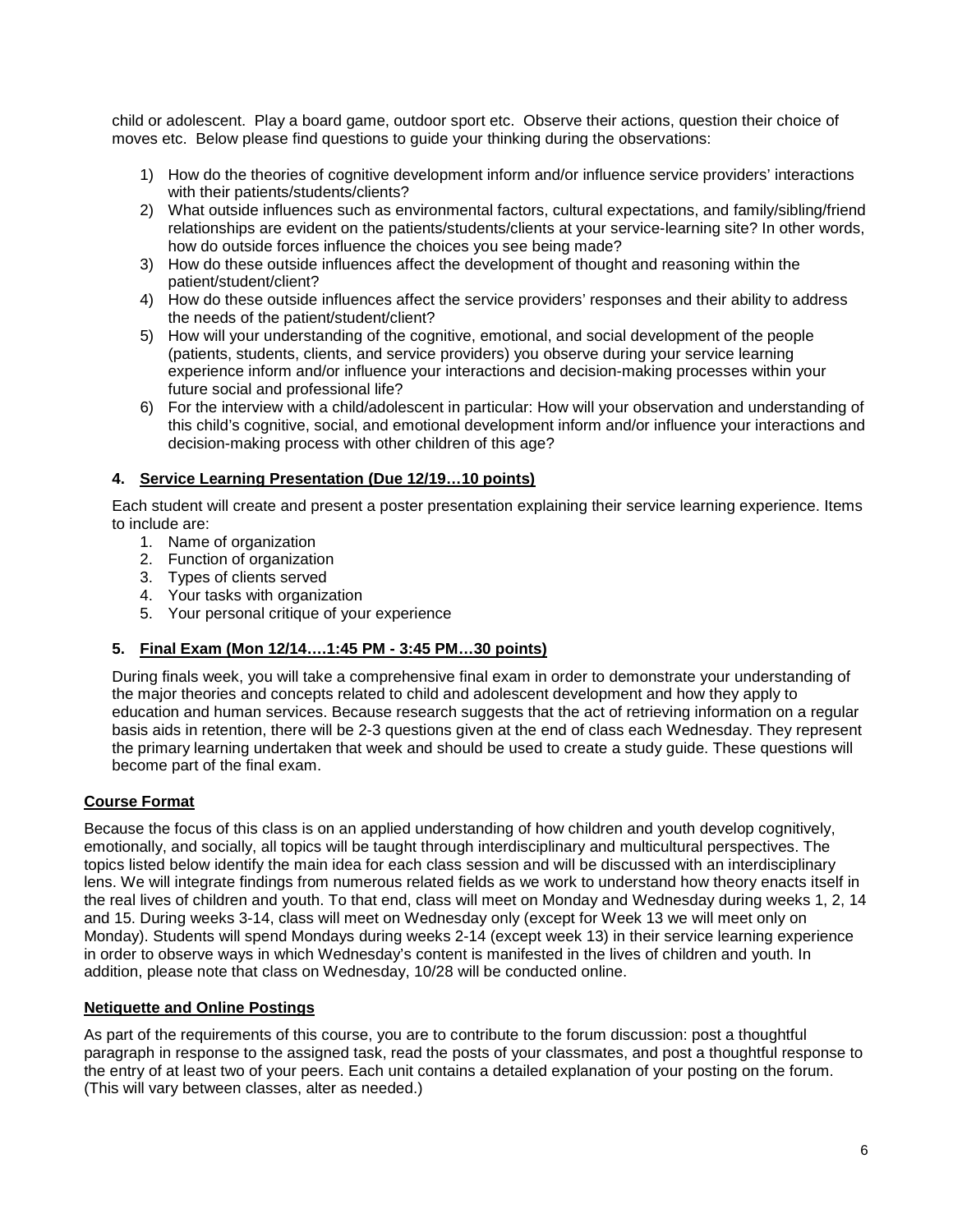- TYPING IN ALL CAPS IS CONSIDERED SHOUTING ON THE INTERNET.
- Messages in all lowercase letters can be difficult to read, instead, use normal capitalization.
- Be careful when using sarcasm and humor. Without face to face communications your joke may be viewed as criticism.
- Respect the fact that the class list is a closed discussion; do not forward mail from your classmates to others without their permission.
- In an online forum or newsgroup, debate is welcome, but be tactful in responding to others. Remember that there's a person (or a whole class) at the receiving end of your post.
- Keep your questions and comments relevant to the focus of the discussion group. Information intended for an individual or small group of individuals should be emailed to those people directly.
- Keep an "open-mind" and be willing to express even your minority opinion. Minority opinions have to be respected.
- Think and edit before you push the "Send" button.
- Do not hesitate to ask for feedback.
- Using humor is acceptable but be careful that it is not misinterpreted. For example, are you being humorous or sarcastic?

## **Grading Standards**

| А+        | <u>A</u>                 |           |  |
|-----------|--------------------------|-----------|--|
| 100       | 92-97                    | 90-92     |  |
| <u>B+</u> | <u>B</u>                 | <u>B-</u> |  |
| 88-89     | 82-87                    | 80-81     |  |
| $C+$      | $\underline{\mathbf{c}}$ | C-        |  |
| 78-79     | 72-77                    | 70-71     |  |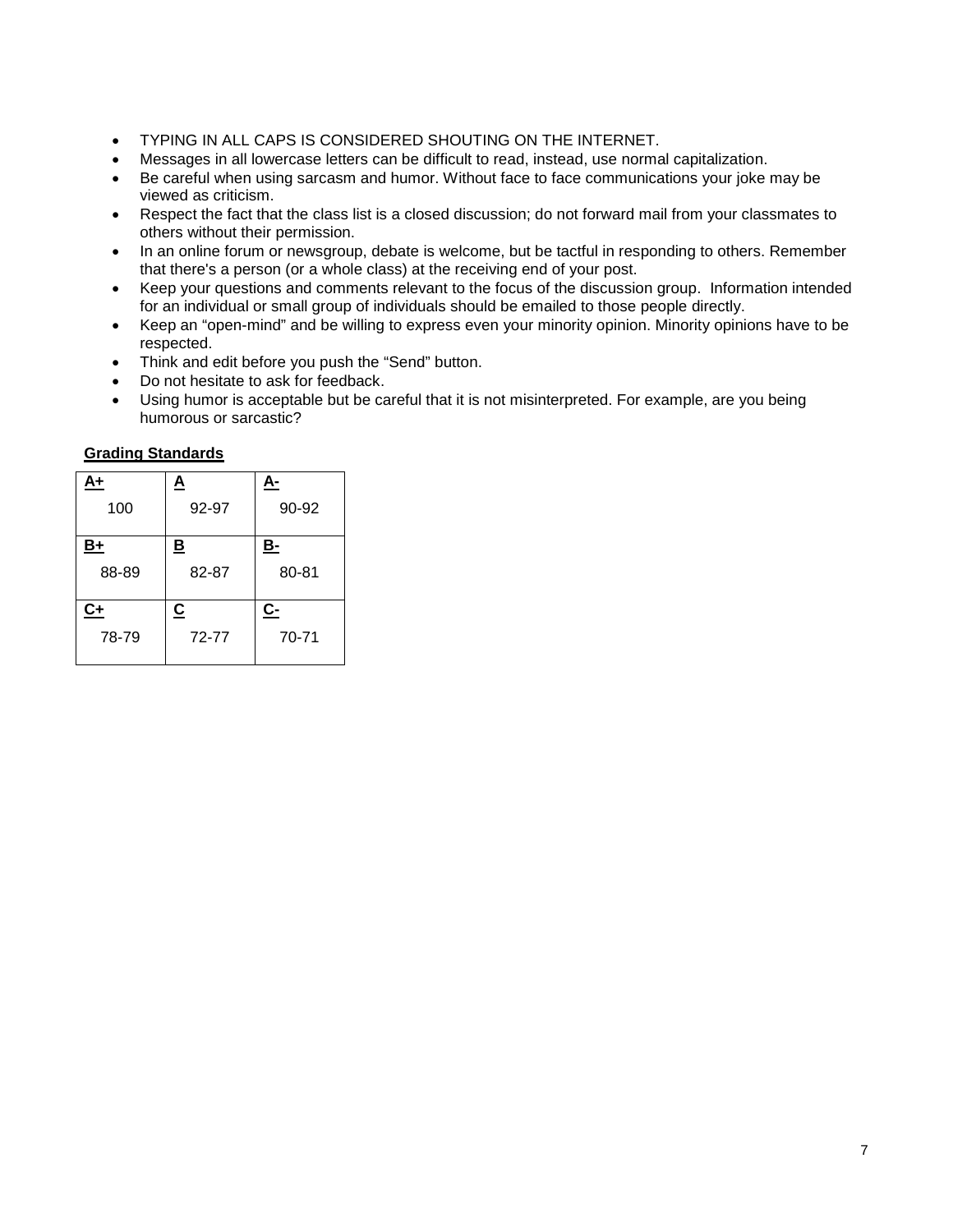# **COURSE SCHEDULE**

| <b>Week</b>    | Date              | <b>Topics, Readings, Assignments, Deadlines</b>                                                                                           |
|----------------|-------------------|-------------------------------------------------------------------------------------------------------------------------------------------|
| 1              | 8/31              | Introductions/Course Overview                                                                                                             |
|                |                   | Introduction to Brain Development                                                                                                         |
|                | $\overline{9/2}$  | Social Influences                                                                                                                         |
|                |                   | R: http://main.zerotothree.org/site/PageServer?pagename=ter_key_brainFAQ                                                                  |
|                |                   | http://www.pbs.org/wgbh/pages/frontline/shows/teenbrain/work/adolescent.html                                                              |
| $\overline{2}$ | 9/7               | Have a SAFE and HAPPY Labor Day!                                                                                                          |
|                | 9/9               | Sociocultural Influences                                                                                                                  |
|                |                   | R: http://psychology.about.com/od/developmentecourse/f/sociocultural-theory.htm                                                           |
| 3              | 9/14              | Service Learning: How do children apply memory and information processing to learning?                                                    |
|                | 9/16              | Memory                                                                                                                                    |
|                |                   | R: http://www.human-memory.net/                                                                                                           |
|                |                   | A: Service Learning Question Participation                                                                                                |
|                | $\overline{9/2}1$ | Service Learning: How do children use reading, writing, speaking, and listening to                                                        |
|                | 9/23              | communicate and make meaning?                                                                                                             |
|                |                   | Literacy<br>R: http://www.edweek.org/ew/articles/2012/11/14/12cc-research.h32.html                                                        |
|                |                   | A: Service Learning Question Participation                                                                                                |
| 5              | $\overline{9/28}$ | Service Learning: How do children react to problems, challenges and difficulties?                                                         |
|                | 9/30              | <b>Cognitive Development</b>                                                                                                              |
|                |                   | R: http://www.edpsycinteractive.org/topics/cognition/piaget.html                                                                          |
|                |                   | A: Service Learning Question Participation                                                                                                |
| 6              | 10/5              | Service Learning: How do the children employ critical thinking strategies in their daily                                                  |
|                |                   | experiences?                                                                                                                              |
|                | 10/7              | <b>Critical Thinking</b>                                                                                                                  |
|                |                   | R: http://www.criticalthinking.org/pages/critical-thinking-in-everyday-life-9-strategies/512                                              |
|                |                   | A: Service Learning Question Participation                                                                                                |
| $\overline{7}$ | 10/12             | Service Learning: What are children's attitudes toward academic achievement? What social<br>influences do you see on their academic work? |
|                | 10/14             | <b>Academic Skills</b>                                                                                                                    |
|                |                   | R: http://www.corestandards.org/                                                                                                          |
|                |                   | A: Service Learning Question Participation                                                                                                |
| 8              | 10/19             | Service Learning: How do children view themselves? What are the social and multicultural                                                  |
|                |                   | influences?                                                                                                                               |
|                | 10/21             | Identity                                                                                                                                  |
|                |                   | R: http://study.com/academy/lesson/self-identity-theory-definition-quiz.html<br>A: Service Learning Question Participation                |
| 9              | 10/26             | Service Learning: What value do children place on their abilities? What characteristics of                                                |
|                |                   | their social, cultural and linguistic identity do you see?                                                                                |
|                | 10/28             | THIS COURSE IS TO BE COMPLETED ONLINE, PLEASE COMPLETE THE READING                                                                        |
|                |                   | AND RESPONDE IN THE ASSOCIATED FORUM.                                                                                                     |
|                |                   | Self Esteem                                                                                                                               |
|                |                   | R:                                                                                                                                        |
|                |                   | http://her.oxfordjournals.org/content/19/4/357.full                                                                                       |
| 10             | 11/2              | Service Learning: Identify the levels of motivation among the children. What are the                                                      |
|                |                   | multicultural and social influences on their behavioral and academic choices?                                                             |
|                |                   | A- Interview with a Youth (please post in associated forum)                                                                               |